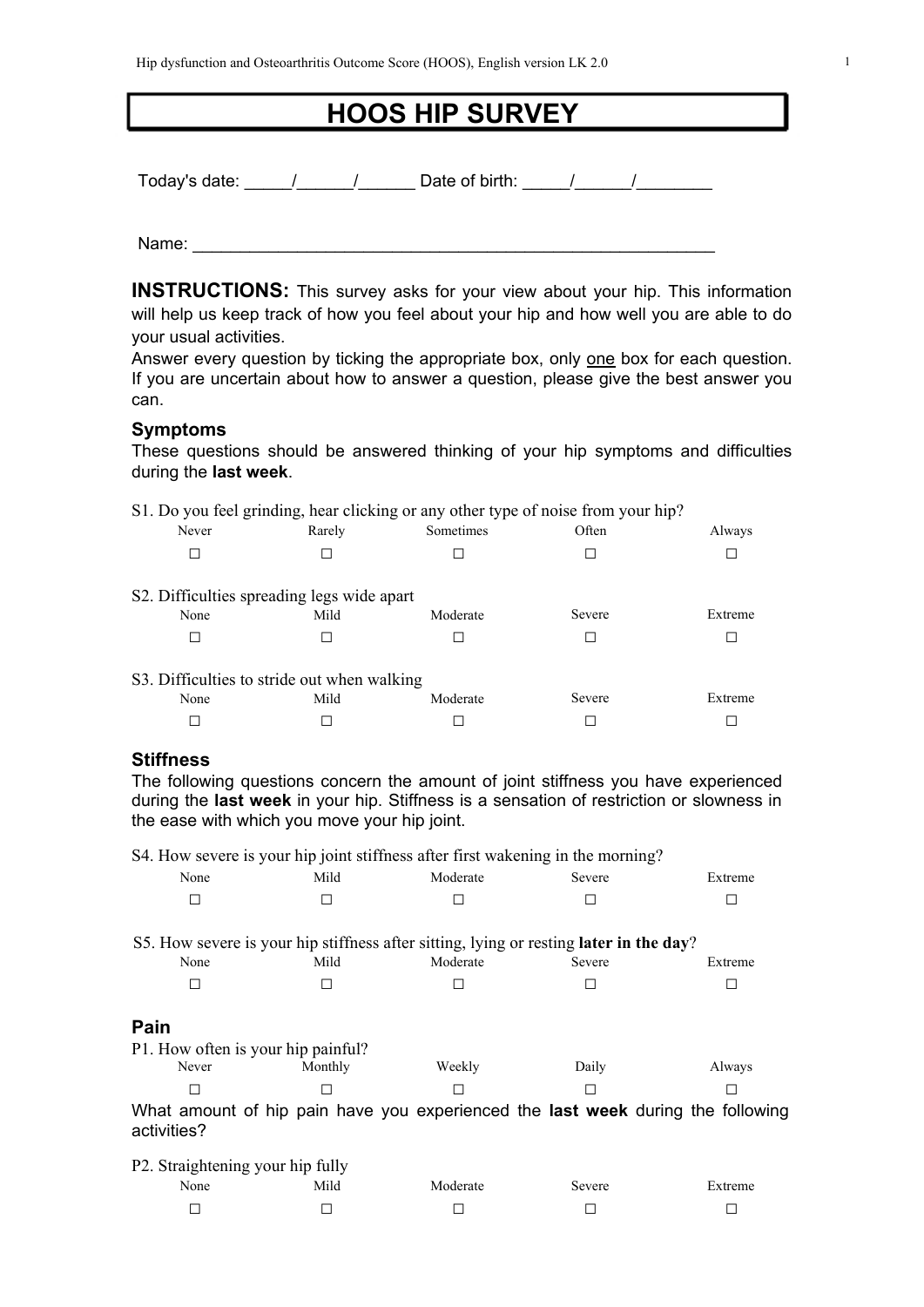|             |  |  | What amount of hip pain have you experienced the last week during the following |  |  |  |
|-------------|--|--|---------------------------------------------------------------------------------|--|--|--|
| activities? |  |  |                                                                                 |  |  |  |

| P3. Bending your hip fully                              |        |          |        |         |
|---------------------------------------------------------|--------|----------|--------|---------|
| None                                                    | Mild   | Moderate | Severe | Extreme |
| П                                                       | П      | □        | $\Box$ | □       |
|                                                         |        |          |        |         |
| P4. Walking on a flat surface                           |        |          |        |         |
| None                                                    | Mild   | Moderate | Severe | Extreme |
| $\Box$                                                  | $\Box$ | □        | $\Box$ | □       |
|                                                         |        |          |        |         |
| P5. Going up or down stairs                             |        |          |        |         |
| None                                                    | Mild   | Moderate | Severe | Extreme |
| □                                                       | $\Box$ | $\Box$   | П      | П       |
|                                                         |        |          |        |         |
| P6. At night while in bed                               |        |          |        |         |
| None                                                    | Mild   | Moderate | Severe | Extreme |
| □                                                       | П      | □        | □      | П       |
|                                                         |        |          |        |         |
| P7. Sitting or lying                                    |        |          |        |         |
| None                                                    | Mild   | Moderate | Severe | Extreme |
| □                                                       | $\Box$ | □        | $\Box$ | □       |
|                                                         |        |          |        |         |
| P8. Standing upright                                    |        |          |        |         |
| None                                                    | Mild   | Moderate | Severe | Extreme |
| □                                                       | $\Box$ | □        | $\Box$ | □       |
|                                                         |        |          |        |         |
| P9. Walking on a hard surface (asphalt, concrete, etc.) |        |          |        |         |
| None                                                    | Mild   | Moderate | Severe | Extreme |
| □                                                       | $\Box$ | □        | □      | $\Box$  |
|                                                         |        |          |        |         |
| P10. Walking on an uneven surface                       |        |          |        |         |
| None                                                    | Mild   | Moderate | Severe | Extreme |
| $\Box$                                                  | $\Box$ | $\Box$   | $\Box$ | $\Box$  |
|                                                         |        |          |        |         |

# **Function, daily living**

The following questions concern your physical function. By this we mean your ability to move around and to look after yourself. For each of the following activities please indicate the degree of difficulty you have experienced in the **last week** due to your hip.

| A1. Descending stairs<br>None        | Mild         | Moderate      | Severe           | Extreme      |
|--------------------------------------|--------------|---------------|------------------|--------------|
| П                                    |              |               | П                | г            |
| A2. Ascending stairs                 |              |               |                  |              |
| None                                 | Mild         | Moderate      | Severe           | Extreme      |
| П                                    | $\mathbf{I}$ | $\Box$        | $\Box$           | $\Box$       |
| A3. Rising from sitting<br>None<br>□ | Mild         | Moderate<br>П | Severe<br>$\Box$ | Extreme<br>г |
| A4. Standing                         |              |               |                  |              |
| None                                 | Mild         | Moderate      | Severe           | Extreme      |
|                                      |              |               |                  |              |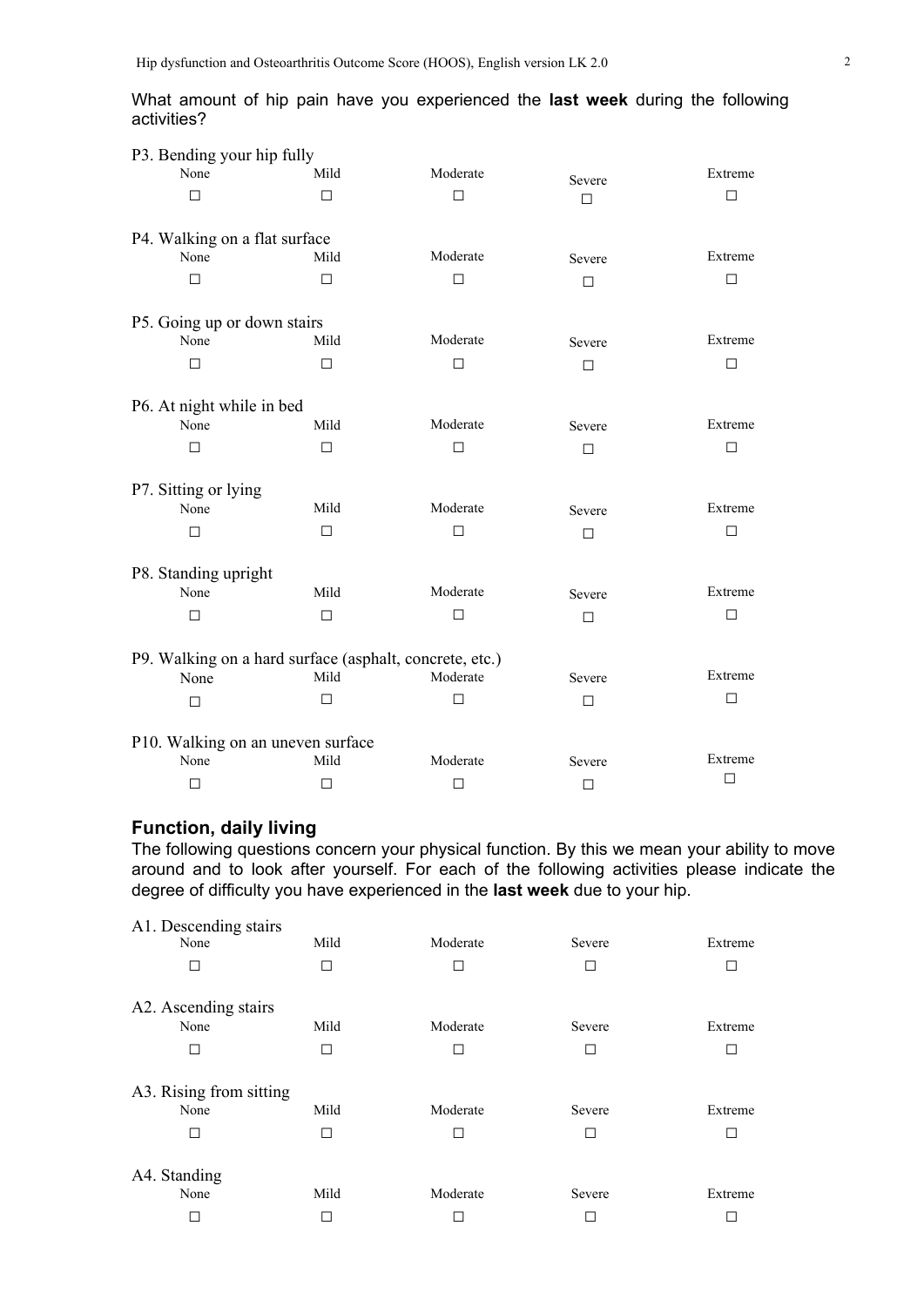### For each of the following activities please indicate the degree of difficulty you have experienced in the **last week** due to your hip.

| A5. Bending to the floor/pick up an object         |        |                                                                                    |        |         |
|----------------------------------------------------|--------|------------------------------------------------------------------------------------|--------|---------|
| None                                               | Mild   | Moderate                                                                           | Severe | Extreme |
| $\Box$                                             | П      | $\Box$                                                                             | $\Box$ | П       |
| A6. Walking on a flat surface                      |        |                                                                                    |        |         |
| None                                               | Mild   | Moderate                                                                           | Severe | Extreme |
| П                                                  | $\Box$ | $\Box$                                                                             | $\Box$ | □       |
|                                                    |        |                                                                                    |        |         |
| A7. Getting in/out of car                          |        |                                                                                    |        |         |
| None                                               | Mild   | Moderate                                                                           | Severe | Extreme |
| П                                                  | $\Box$ | $\Box$                                                                             | $\Box$ | □       |
| A8. Going shopping                                 |        |                                                                                    |        |         |
| None                                               | Mild   | Moderate                                                                           | Severe | Extreme |
| П                                                  | $\Box$ | $\Box$                                                                             | $\Box$ | □       |
|                                                    |        |                                                                                    |        |         |
| A9. Putting on socks/stockings                     |        |                                                                                    |        |         |
| None                                               | Mild   | Moderate                                                                           | Severe | Extreme |
| □                                                  | $\Box$ | $\Box$                                                                             | $\Box$ | □       |
| A10. Rising from bed                               |        |                                                                                    |        |         |
| None                                               | Mild   | Moderate                                                                           | Severe | Extreme |
| □                                                  | $\Box$ | $\Box$                                                                             | $\Box$ | □       |
|                                                    |        |                                                                                    |        |         |
| A11. Taking off socks/stockings<br>None            | Mild   | Moderate                                                                           | Severe | Extreme |
| □                                                  | $\Box$ | $\Box$                                                                             | $\Box$ | □       |
|                                                    |        |                                                                                    |        |         |
|                                                    |        | A12. Lying in bed (turning over, maintaining hip position)                         |        |         |
| None                                               | Mild   | Moderate                                                                           | Severe | Extreme |
| □                                                  | □      | □                                                                                  | $\Box$ | П       |
| A13. Getting in/out of bath                        |        |                                                                                    |        |         |
| None                                               | Mild   | Moderate                                                                           | Severe | Extreme |
| $\Box$                                             | □      | □                                                                                  | □      | □       |
|                                                    |        |                                                                                    |        |         |
| A14. Sitting                                       |        |                                                                                    |        |         |
| None                                               | Mild   | Moderate                                                                           | Severe | Extreme |
| □                                                  | □      | □                                                                                  | □      | П       |
| A15. Getting on/off toilet                         |        |                                                                                    |        |         |
| None                                               | Mild   | Moderate                                                                           | Severe | Extreme |
| □                                                  | $\Box$ | $\Box$                                                                             | $\Box$ | □       |
|                                                    |        |                                                                                    |        |         |
| None                                               | Mild   | A16. Heavy domestic duties (moving heavy boxes, scrubbing floors, etc)<br>Moderate | Severe | Extreme |
| □                                                  | ⊓      | □                                                                                  | □      | П       |
|                                                    |        |                                                                                    |        |         |
| A17. Light domestic duties (cooking, dusting, etc) |        |                                                                                    |        |         |
| None                                               | Mild   | Moderate                                                                           | Severe | Extreme |
| □                                                  | □      | □                                                                                  | $\Box$ | □       |